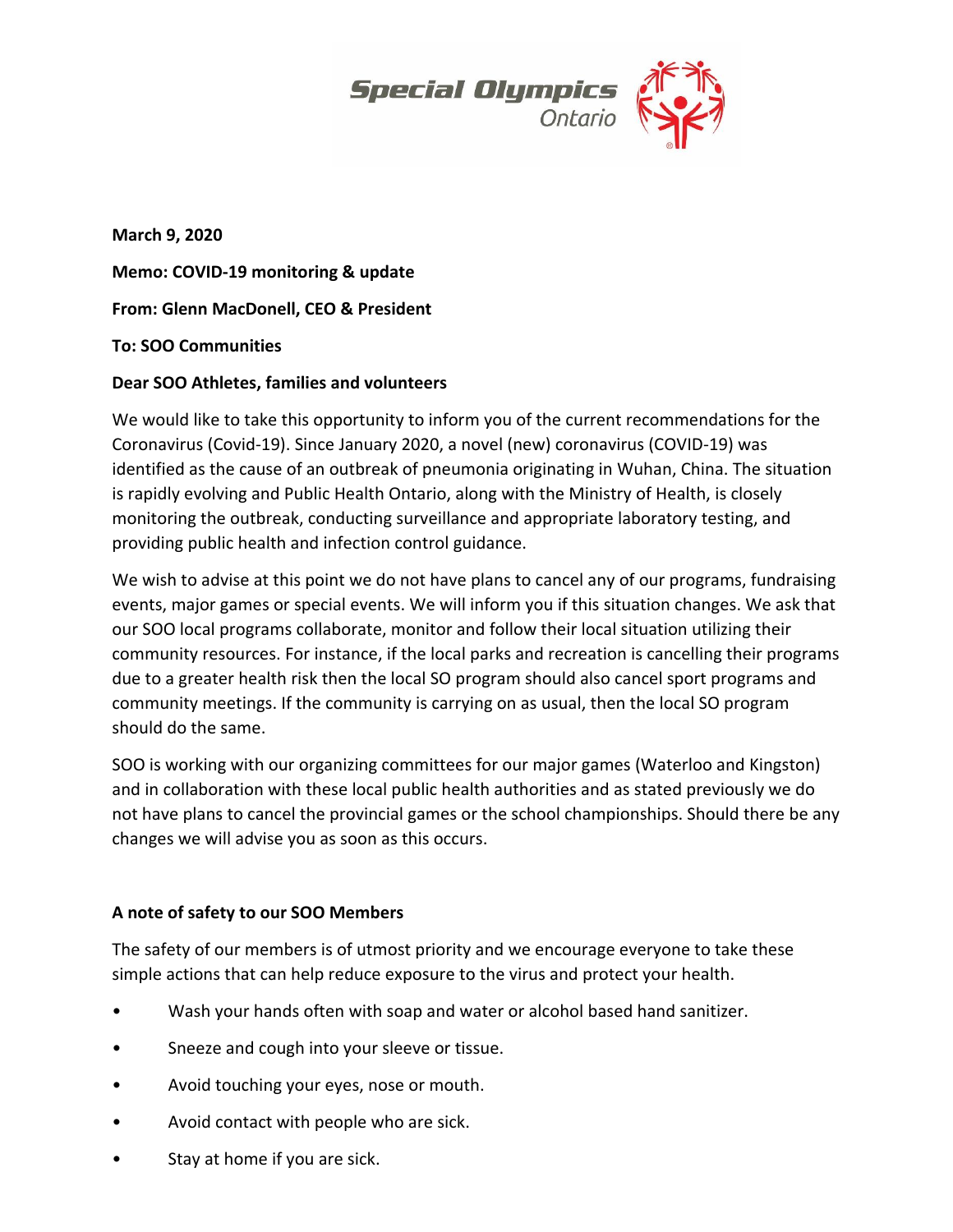### **Please advise if you are traveling**

If you are traveling abroad from now until June  $30<sup>th</sup>$  2020 please advise your local programs of your destination (March break, vacations) and to be aware of the high potential of risk of infection in certain countries. For more information, see the link below.

Link to [https://www.canada.ca/en/public-health/services/diseases/2019-novel-coronavirus](https://www.canada.ca/en/public-health/services/diseases/2019-novel-coronavirus-infection/latest-travel-health-advice.html#ath)[infection/latest-travel-health-advice.html#ath](https://www.canada.ca/en/public-health/services/diseases/2019-novel-coronavirus-infection/latest-travel-health-advice.html#ath) for up-to-date information:

- Active travel health notices
- Health risks
- Safety and security abroad
- Planning a cruise
- For returning travelers

### **About coronaviruses**

Coronaviruses (CoV) are a large family of viruses that cause illness ranging from the common cold to more severe diseases. Some coronaviruses transmit between animals, some between animals and people, and others from people to people.

# **Symptoms of coronavirus infections**

Coronavirus infections are common and typically lead to the common cold. Gastrointestinal disease is possible for young infants. Symptoms are usually mild to moderate and can include:

- runny nose
- headache
- $\bullet$  cough
- sore throat
- fever
- a general feeling of being unwell

Although rare, other types of coronavirus infections cause illnesses such as Severe Acute Respiratory Syndrome (SARS) and Middle East Respiratory Syndrome (MERS) can produce more severe illnesses such as pneumonia, respiratory failure, kidney failure, or even death.

# **If you get a coronavirus infection**

If you have cold-like symptoms, you can help protect others by doing the following:

- stay home while sick
- avoid close contact with others
- cover your mouth and nose with a tissue when you cough or sneeze, then throw the tissue in the garbage and wash your hands
- clean and disinfect objects and surfaces

# **How coronavirus infections are diagnosed**

Coronavirus infections are diagnosed by a health care provider based on symptoms and laboratory tests. In some cases, travel history may be important.